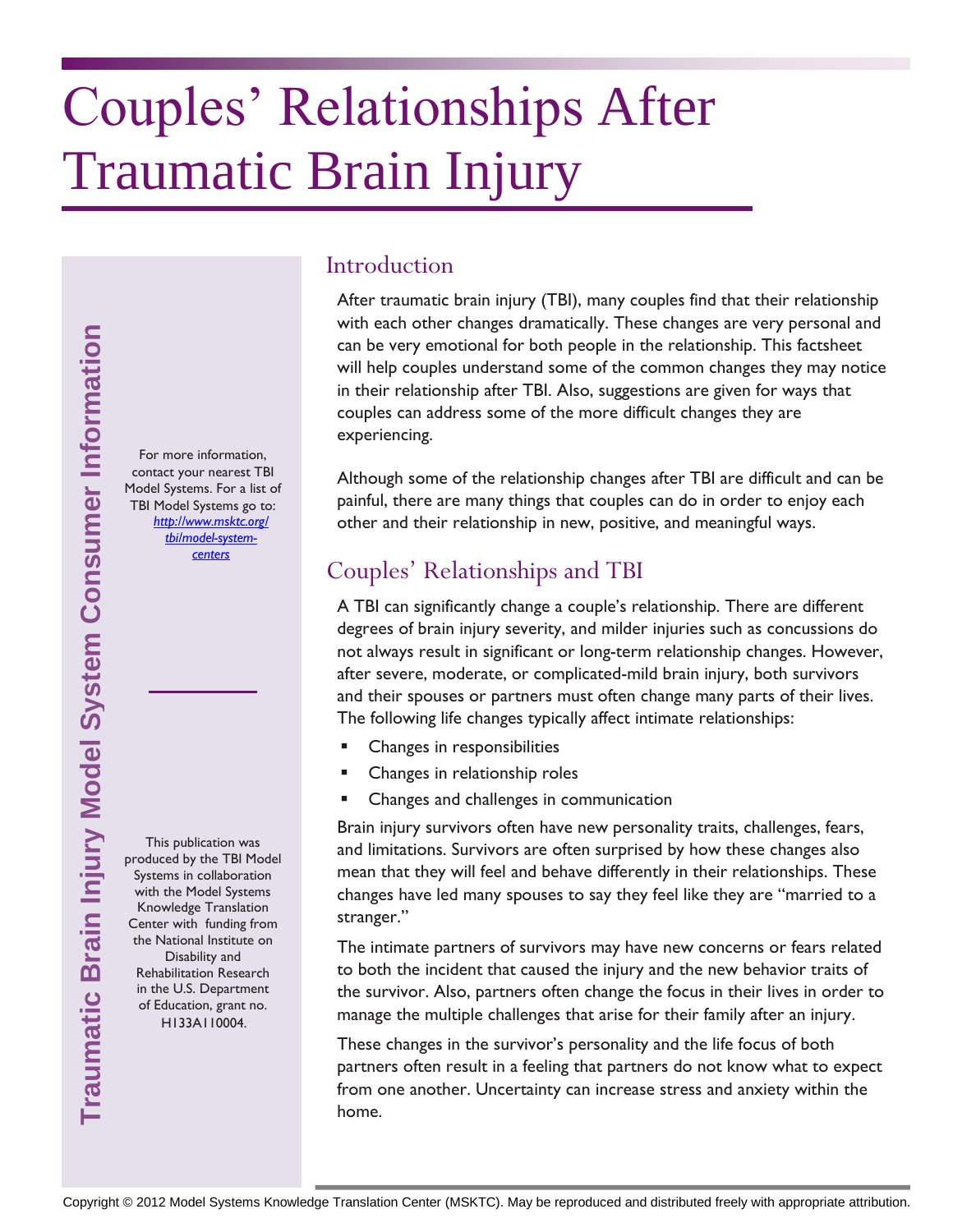### How Are Relationships Typically Affected?

### Responsibilities

After a TBI, survivors must focus their energy on getting better and developing new skills. As a result, the assignment of responsibilities in the home must change. This means that everyone in the family is involved in learning new skills and taking on new jobs.

### How do responsibilities typically change?

- Survivors often give up many responsibilities, including work expectations and household chores, while they focus on getting better.
- **Partners often must take on many** responsibilities formerly managed by the survivor, such as:
	- Yard work and physically maintaining their home through chores and repairs
	- Managing household finances
	- Planning and organizing activities for the family
- **There are also new tasks for both survivors** and their partners, such as managing the health care of the survivor.

### What happens when responsibilities change?

- Any time people have to take on new responsibilities and learn how to handle new tasks, they will also experience more stress.
- **IF** In addition to the stress of injury and recovery, the stress of changes in responsibilities can increase tension between partners.
- **Partners who have significantly more** responsibilities will also have less time for other things. In contrast, survivors who are focusing on getting better may feel like they have more time. This can result in different expectations about how much time partners have to spend together.

### Tips to improve relationship issues related to responsibility changes

Be understanding about each other's new responsibilities. This can have a positive

impact on a relationship. Although it is natural to focus on oneself when a person is overwhelmed, partners must take time and effort to note all of the new responsibilities their partner is managing. Noticing and talking about these challenges can reduce tension within your relationship.

- Say "thank you." Make a commitment to yourself to thank your partner at least once a day for attempting to manage new responsibilities.
- Schedule opportunities to take breaks from responsibility. These breaks may be short and may not be as frequent as desired. However, when couples and families schedule time off for each adult family member and honor that commitment both practically and emotionally, thankfulness and respect are more likely to grow in the relationship.

### Relationship Roles

In all families, people take on roles that often define how they behave. After brain injury, the challenge of recovery nearly always results in some changes to the roles within a family. While the person with TBI is in the hospital, their partner may need to make decisions that are usually made by the survivor. For example, a husband may make decisions about child care that his wife usually makes, or a wife may calm the family when everyone is upset, although that is something her husband has always done.

### How do relationship roles change?

- **Although people often take on many different** roles in their relationships over the course of a lifetime, TBI results in dramatic role changes that occur instantly, and without preparation.
- Early on in recovery, it may seem to couples that role changes are temporary. However, as time progresses, couples often find that these role changes may last for years or even be permanent.
- Commonly, partners take on more leadership roles in the relationship. Depending upon who is hurt and how the family did things before the injury, this may mean some small shifts for the couple, or it may mean drastic changes.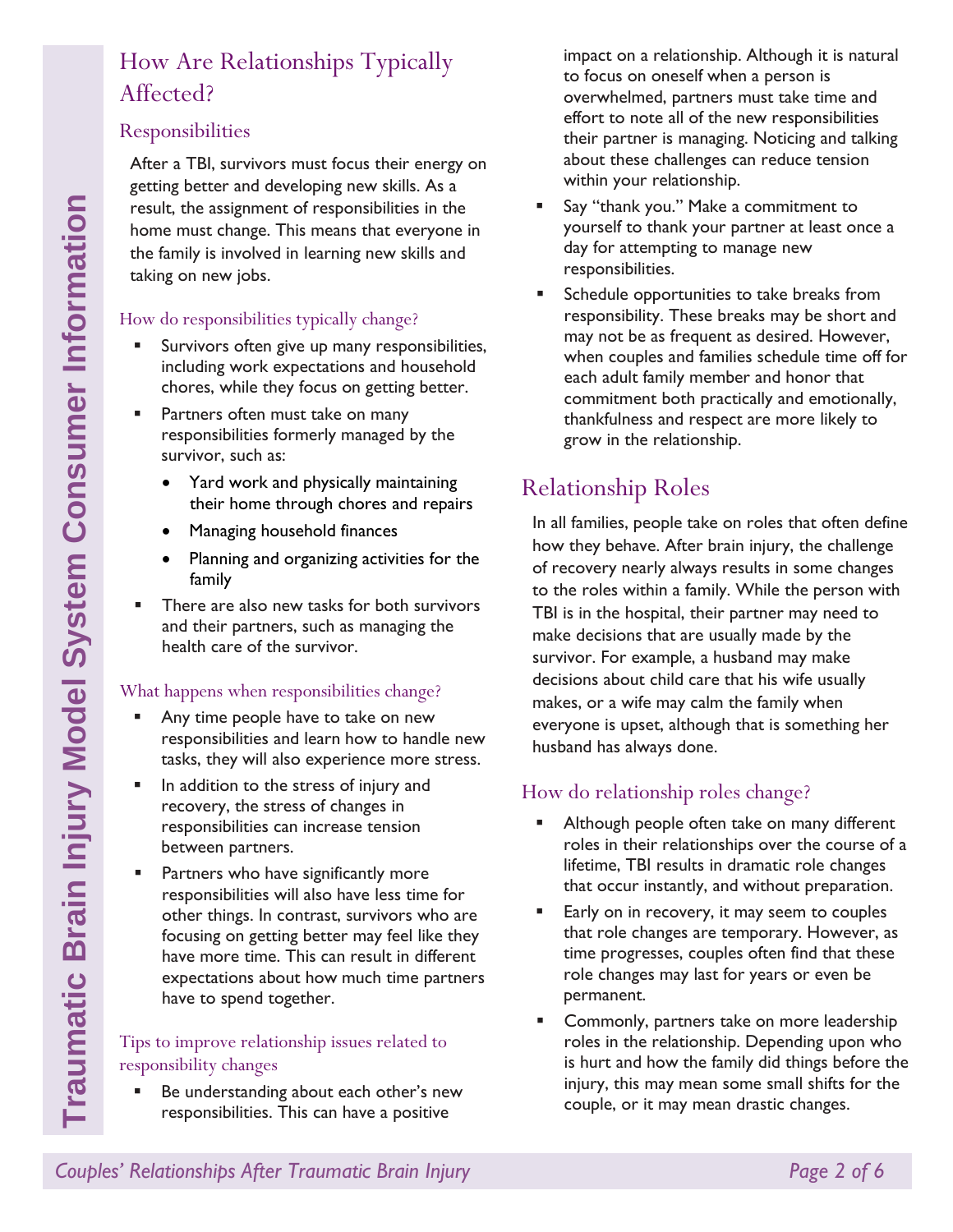- The more role changes that occur, and the more dramatic the changes are, the harder it may be for a couple to adjust to the changes.
- **EXEC** Certain family dynamics may also make the role changes more challenging:
	- Couples who keep tasks separate instead of alternating who does what may find it more challenging to adjust to new roles.
	- Couples who have just recently begun a new phase of their relationship, such as being newly married, having children, or being a new "empty nest" couple, may have a more difficult time with changes in roles.
- **As each partner learns how to operate in his** or her new role, there will be a period of adjustment for both people. Uncertainty and frustration during this time can result in increased criticism between partners.
- **People close to the couple may not understand** the need for role changes and sometimes incorrectly believe that such changes slow recovery. For example, family members may say "Let her talk to the kids' teachers. She will never get back to her old self if you don't let her do her job." This can cause tension between the couple and their family and/or friends.

### Tips to improve relationships when roles have changed

- Identify where role changes occur and talk about these changes openly. Partners should try to be sensitive to the feelings of survivors. For example, the survivor may have felt pride in his or her role before the TBI and may feel sad or frustrated when asked to step aside.
- **Partners can serve as mentors and consultants** for one another. Couples can ask one another, "What works best for you when you are in this situation?" Although survivors may not be able to manage a former role, such as being the financial decision maker, they can share their knowledge with their spouse. Both partners will benefit when this approach is taken.
- Couples must be conscious of not criticizing the partner who is taking on a new role. For example, it is unlikely that a girlfriend will handle a challenge in the same way her

boyfriend would have handled it. Partners should work hard to support one another in their new roles. This includes being patient with the time it takes for everyone to feel comfortable in their new roles.

 Family and friends may need to be taught about brain injury and the changes it brings. Children who live at home will also benefit from direct discussions about these changes: "I know mom used to be the person who checked your homework every day, but she and I have decided that it will be better for now if I do it." Without open communication about role changes, others may not understand why things feel so different and why supporting those differences can help the whole family to heal.

### Communication

Communication is the foundation of a relationship. Many people think only of talking when they hear the word "communication," but couples are actually communicating through gestures, facial expressions, emotional reactions, and physical interactions as well. In studies on relationships after brain injury, communication is often reported as the biggest change people notice.

### For spouses:

- **Additional responsibilities and the uncertainty** of recovery can cause spouses to feel very overwhelmed. When overwhelmed, people often change their communication styles. Some common changes can include: talking less, talking more, and/or communicating more intensely or urgently than before.
- Spouses may be unsure how best to communicate with their partner after injury. This discomfort may cause spouses not to communicate as often or as openly with the survivor.

### For both people:

- Increased stress levels often affect communication for both partners.
- Both people may be afraid that sharing their negative thoughts or feelings will burden their partner.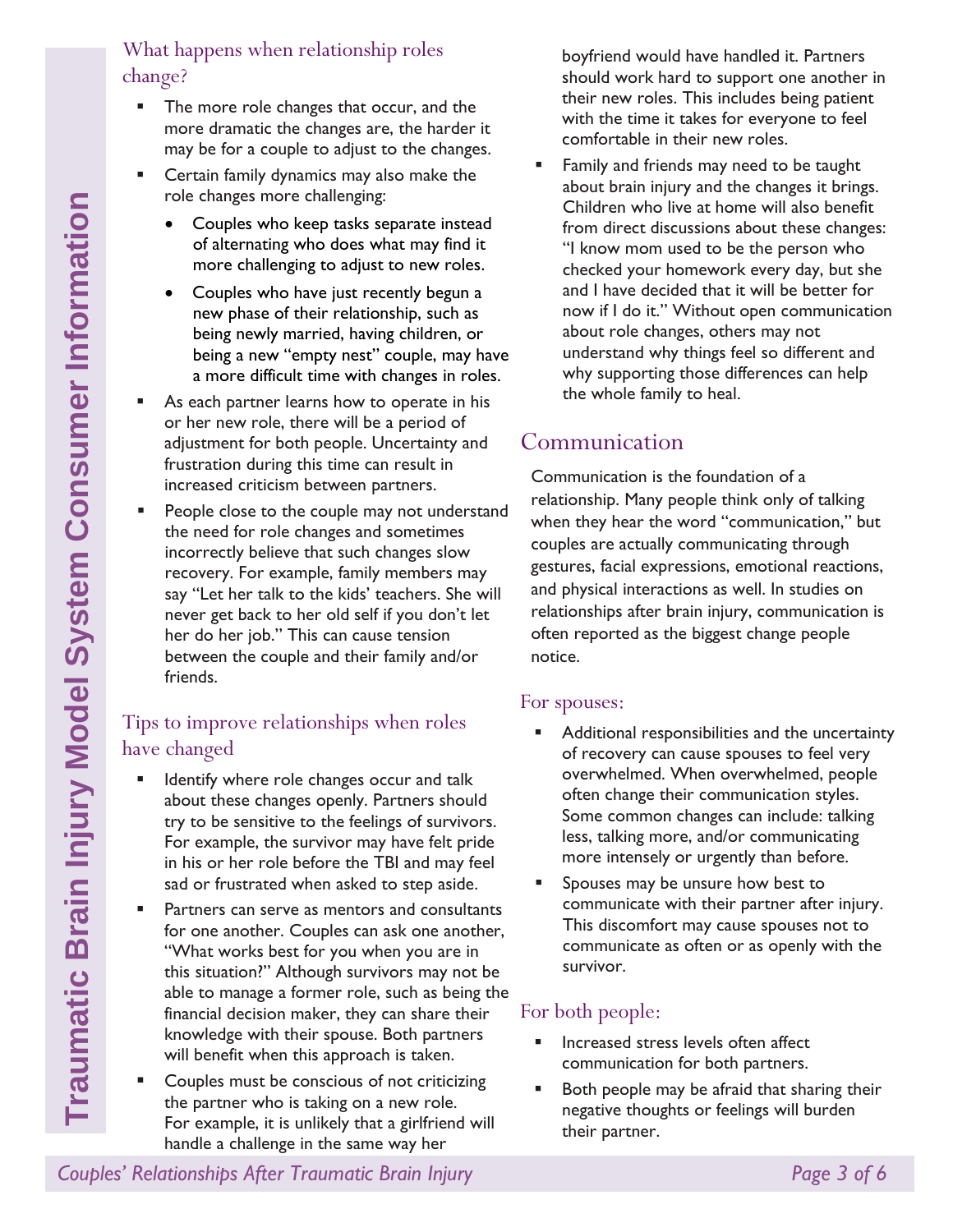When either person in a relationship changes how he or she communicates, both people will behave differently. What happens when communication styles

## and patterns change?

- **EXEC** Changes in communication between partners can result in both people feeling alone and isolated. Couples may feel they no longer understand what their partner is thinking or feeling.
- **•** Difficulty communicating can sometimes cause people to pull away from their relationship, choosing instead to handle challenges with friends or other family members. Sometimes, people choose not to communicate their feelings with anyone at all.
- **EXECOMMUNICATION STARS** Can impact all other parts of a relationship, including responsibilities and roles, and make it difficult to adjust to changes together.

### Tips on improving a couple's communication

- Both partners should make a commitment to improve communication.
- **EXECT:** Listen patiently to what your partner is saying.
- **EXEC** Listen for points where you can agree rather than focusing on disagreement.
- When you do disagree, think about what you might say before you say it.
- **Remember that survivors will likely need** more time to think about what their partner is saying, or about how they want to communicate—again, patience is key.
- **Take notes on your thoughts during** conversations rather than immediately saying what comes to mind. Come back to these points later, after you have had time to reflect.
- **Exchange bulleted lists of important points** for big discussions. When you have something you would like to say, write it down before a discussion and use it as a guide. Trading these lists after a conversation helps with memory and allows more time to digest and think about the information.
- **When a topic is likely to cause a disagreement,** practice what you would like to say before you start the conversation.

 Practice in front of a mirror. Look at facial expressions, gestures, and body language while also choosing your words carefully. When you talk, try to stick to what you practiced.

### Physical Intimacy/Sexual Relationships

Most couples notice significant changes in their sexual relationship after TBI.\*There are many reasons for these differences, including changes in:

- Hormone levels due to injury
- Roles in the sexual relationship
- **Appearance, self-confidence, and or** attraction
- Areas of sexual interest

*\*For more information on physical intimacy and sex after TBI, see the MSKTC factsheet "TBI & Sexuality."*

### Tips for Improving Intimate Relationships

### Find a therapist

Therapy can give couples support and ideas to improve their specific situations. Different types of counseling are available, including individual counseling for either the survivor or partner, couples' counseling, or family therapy.

Seek out a counselor or psychotherapist who has expertise in brain injuries. If there are no therapists locally with brain injury experience, couples should provide their therapist with information about injury and common relationship challenges that can accompany injury. The Web sites on this factsheet can be a good place to start.

### Try a support group

Many communities have support groups for both survivors and caregivers/partners, which are often listed in the newspaper or advertised by State brain injury associations.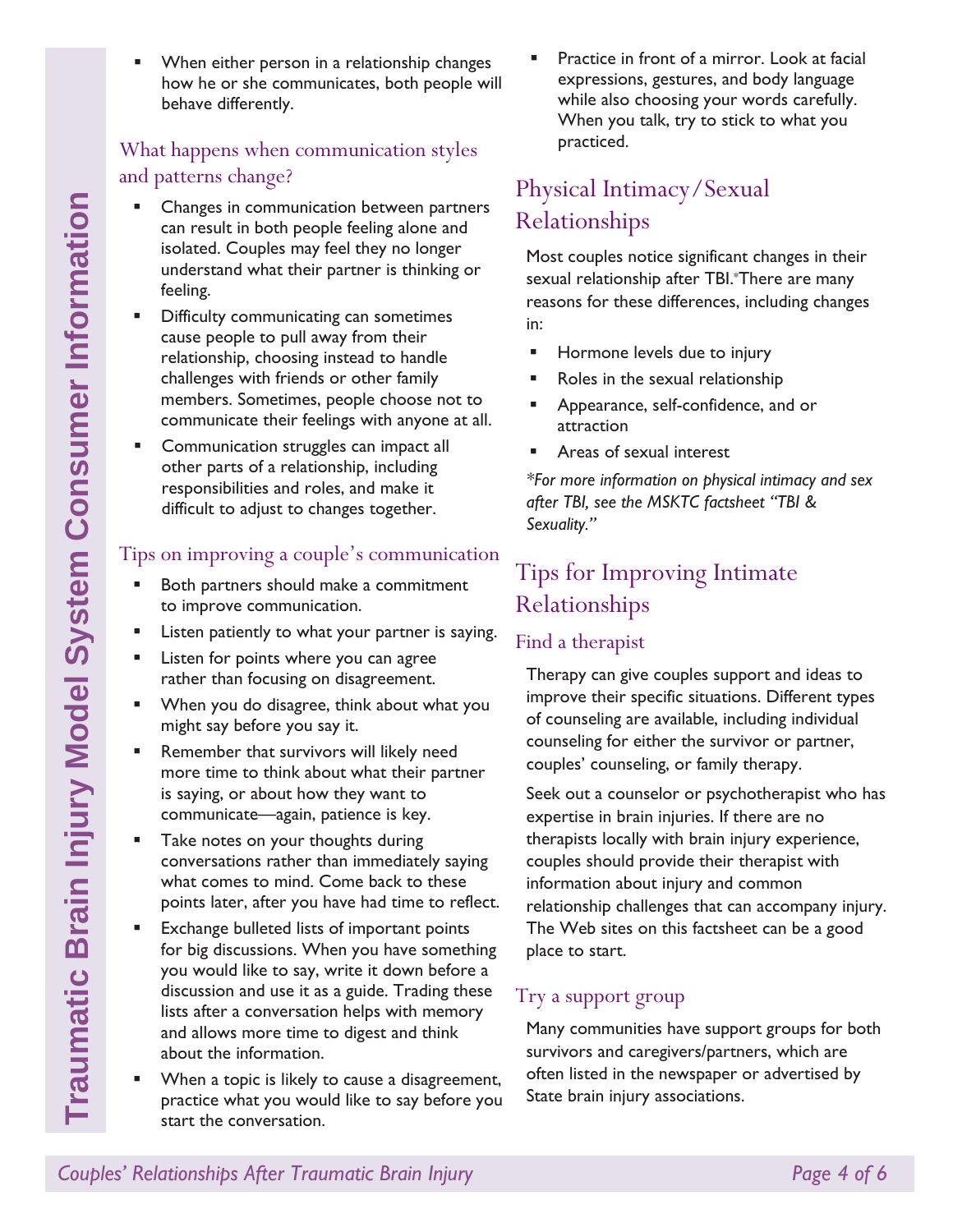These groups can help couples establish new friendships, find local information and resources, and provide time apart from their partner for reflection.

When local support groups are unavailable, try Web-based chat groups and support communities. These groups are an excellent option when inperson groups are either too far away or when transportation is a challenge.

### Finding a therapist or a support group

To find a support group or counselor in your area, start with your State brain injury association. If you do not know how to reach your State brain injury association you can either: a) contact the Brain Injury Association of America (1–800–444–6443 or on the Web at [http://www.biausa.org\)](http://www.biausa.org/) or b) use an online search engine (Google, Yahoo, Bing, etc.) to find one by typing in "Brain Injury Association" and the name of your state.

Online support groups are available on Facebook, and throughout the Web. Use the search feature on Facebook and type "Traumatic Brain Injury" to find different groups that you may like. Or use an online search engine such as Google or Yahoo and search the term "Traumatic Brain Injury Support Groups." There are many different options, so look around to find the one that best fits your needs.

### Changing the relationship environment

At home, make a commitment to establish a positive environment. Looking for progress in recovery instead of ways in which a relationship is not succeeding can improve how people feel about each other. Additionally, part of having a positive home life comes from the opportunity for fun as a couple.

Scheduling a "date" on the calendar to take a walk, watch a movie on television, or play a game like cards can be an inexpensive strategy that may make a big difference in reducing tension. When fun time is scheduled, consider it to be as important as a doctor's appointment—something that cannot be ignored or rescheduled.

### Considerations in new relationships

If you are in a new relationship, the process of recovery can be more complicated. For example, if an individual is injured while he or she is in the early stages of a relationship, the couple may not know what their roles are yet.

This can result in confusion and uncertainty and may lead some people to ask, "Who am I in this relationship?" or "Who are we together?"

Any couples who are new to their relationships can work to take a positive approach to recovery. Although role uncertainty may be a challenge, it also provides the couple more freedom by not being tied to old ways of doing things.

### Considerations in nontraditional relationships

There are also a growing number of adults who choose to live in unmarried monogamous relationships. For cultural, financial, social, or other reasons, these couples may not be in a "traditional marriage." Individuals who identify as gay, bisexual, lesbian, or transgender, as well as people who identify as heterosexual and in an unmarried relationship may have more complicated issues to deal with.

For example, they may not have access to their unmarried partner's insurance, bereavement, pension, or other benefits. Other challenges can include the inability to be represented in health care decisions, lack of recognized family leave from work, or even having to choose to "come out" as a result of the injury. In addition, the lack of acceptance or awareness in their community with regard to nontraditional relationships may impact a couple's ability even to seek or obtain care. These complications can influence a couple's success or failure in a relationship.

### Tips for nontraditional couples to manage challenges

**For caregiving partners, building relationships** with the survivor's family members who are supportive can be very helpful.